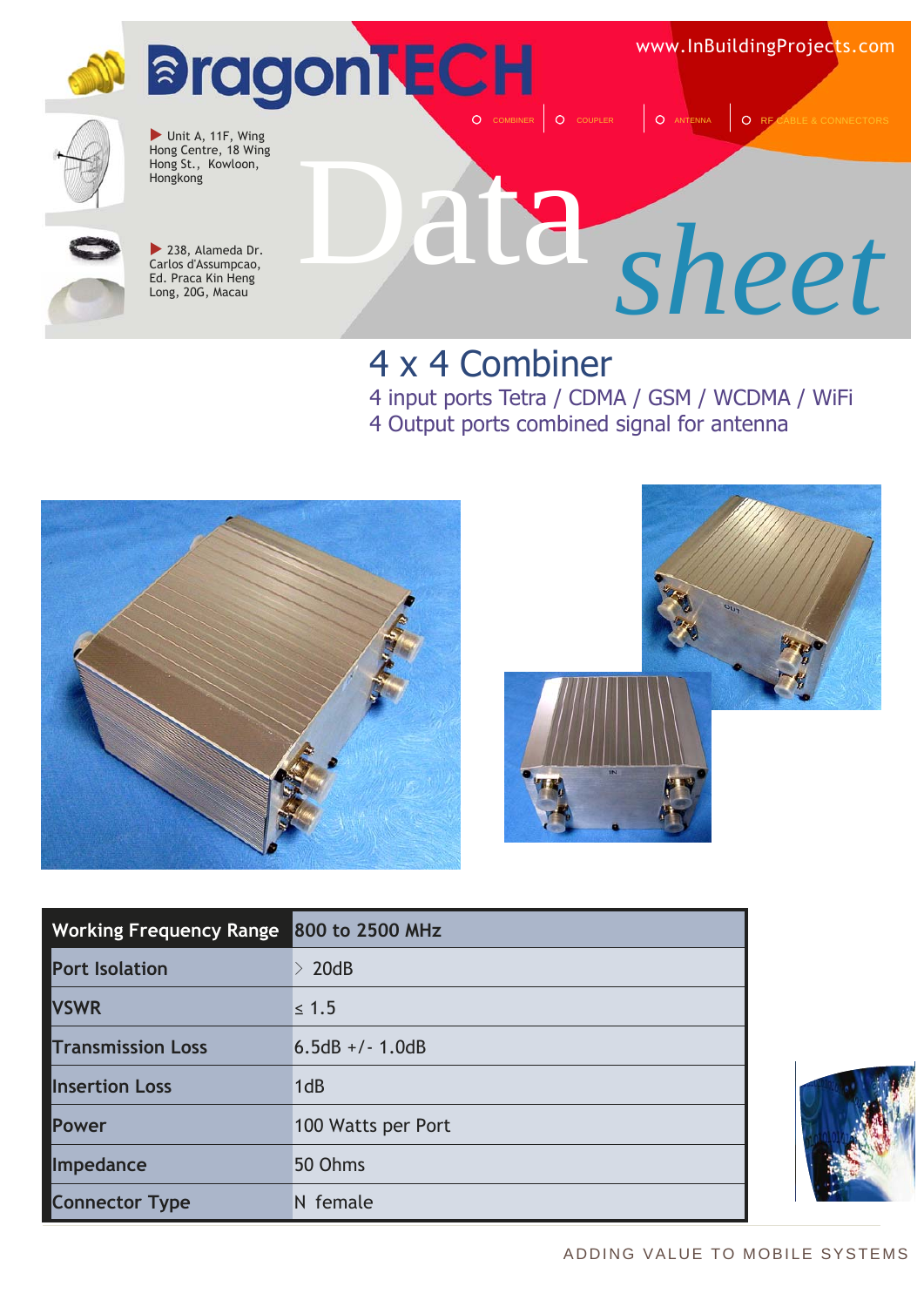# **BragonTECH**

www.InBuildingProjects.com



 $\blacktriangleright$  Unit A, 11F, Wing Hong Centre, 18 Wing Hong St., Kowloon,<br>Hongkong



 $\blacktriangleright$  238, Alameda Dr. Carlos d'Assumpcao, Ed. Praca Kin Heng Long, 20G, Macau

# Hongkong Data *sheet*

O COUPLER **Q** ANTENNA Q RI

## Termination Loads

| <b>Model No</b>                        | <b>DTRS0.5</b> | DTRN <sub>2</sub> | DTRN5          | DTRN10         | DTRN20         | DTRN30         | DTRN50         |
|----------------------------------------|----------------|-------------------|----------------|----------------|----------------|----------------|----------------|
| <b>Frequency</b>                       | $DC \sim 3GHz$ | $DC \sim 3GHz$    | $DC \sim 3GHz$ | $DC \sim 3GHz$ | $DC \sim 3GHz$ | $DC \sim 3GHz$ | $DC \sim 3GHz$ |
| Impedance<br>(Ohms)                    | 50             | 50                | 50             | 50             | 50             | 50             | 50             |
| <b>VSWR</b>                            | 1.20           | 1.15              | 1.15           | 1.15           | 1.15           | 1.15           | 1.20           |
| Power rat-<br>ing Average<br>(W)       | 0.5            | $\overline{2}$    | 5              | 10             | 20             | 30             | 50             |
| <b>Connector</b>                       | <b>SMA</b>     | N                 | N              | N              | N              | N              | N              |
| Weight (g)                             | 3.5            | 40                | 50             | 290            | 279            | 311            | 304            |
| <b>Dimensions</b><br>$D \times L$ (mm) | $9*13$         | $20*36$           | $20*37$        | 48*82          | 54*85          | 54*95          | 64*109         |

















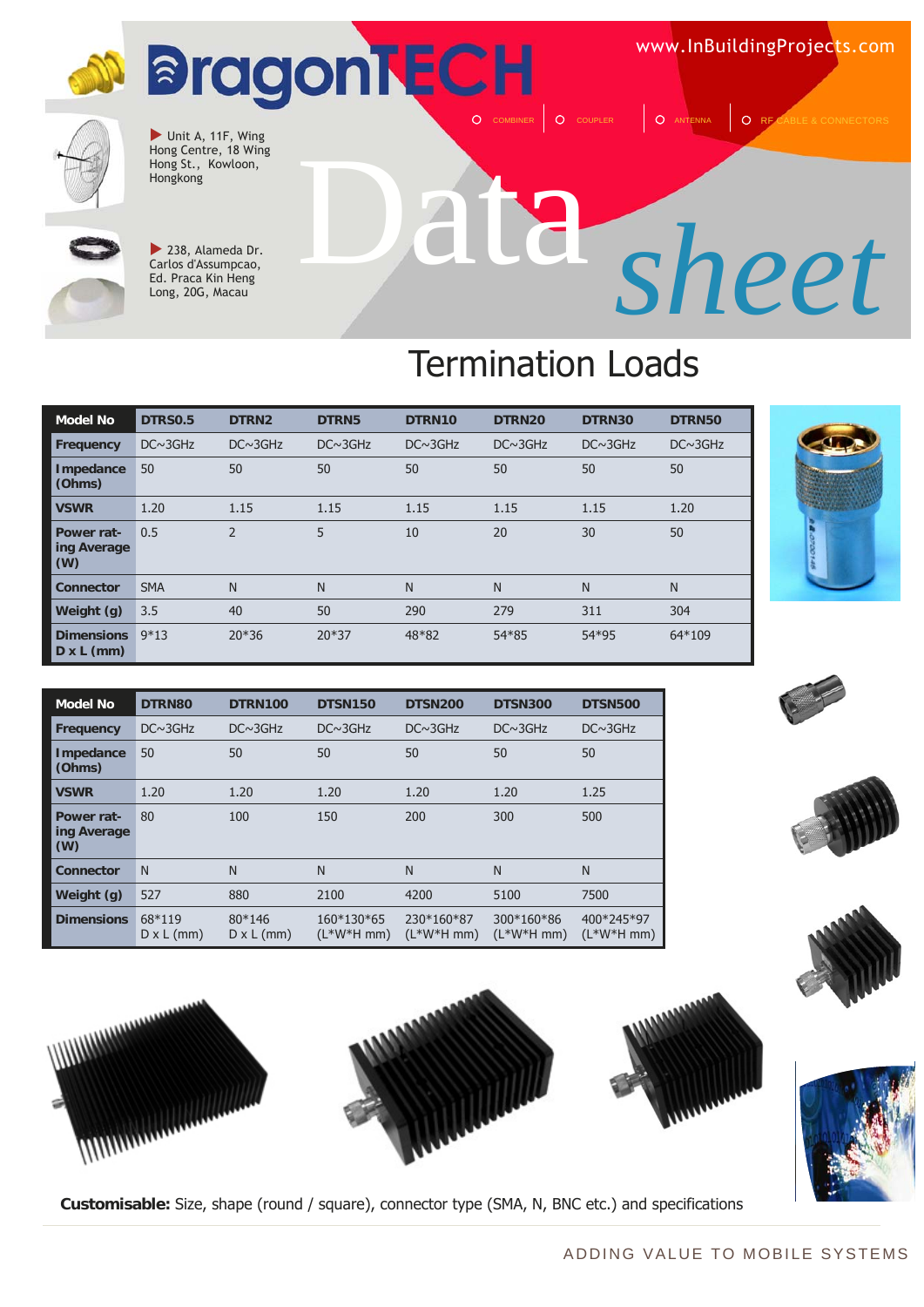

www.InBuildingProjects.com

COMBINER | O COUPLER | O ANTENNA | O RE CABLE & CONNECTORS



 $\blacktriangleright$  Unit A, 11F, Wing Hong Centre, 18 Wing Hong St., Kowloon,<br>Hongkong



 $\blacktriangleright$  238, Alameda Dr. Carlos d'Assumpcao, Ed. Praca Kin Heng Long, 20G, Macau

**DJRN50** 

# Hongkong Data *sheet*

### Attenuators DC  $\sim$  3GHz













| Frequency                        | $DC \sim 3GHz$                | $DC \sim 3GHz$              | $DC \sim 3GHz$              | $DC \sim 3GHz$            | $DC \sim 3GHz$            | $DC \sim 3GHz$            | $DC \sim 3GHz$            |
|----------------------------------|-------------------------------|-----------------------------|-----------------------------|---------------------------|---------------------------|---------------------------|---------------------------|
| <b>Impedance</b><br>(Ohms)       | 50                            | 50                          | 50                          | 50                        | 50                        | 50                        | 50                        |
| <b>Attenuation</b><br>(dB)       | $1 \sim 30$ dB                | $1 \sim 30$ dB              | $1 \sim 30$ dB              | $1 \sim 30$ dB            | $1 \sim 30$ dB            | $1 \sim 30$ dB            | $1 \sim 30$ dB            |
| <b>VSWR</b>                      | 1.20                          | 1.20                        | 1.20                        | 1.20                      | 1.20                      | 1.20                      | 1.25                      |
| Power rat-<br>ing Average<br>(W) | 50                            | 80                          | 100                         | 150                       | 200                       | 300                       | 500                       |
| <b>Connector</b>                 | N                             | N                           | N                           | N                         | N <sub>1</sub>            | N                         | N                         |
| Weight (g)                       | 500                           | 535                         | 840                         | 2100                      | 4200                      | 5100                      | 7500                      |
| <b>Dimensions</b>                | $64*122$<br>$D \times L$ (mm) | 68*132<br>$D \times L$ (mm) | 80*165<br>$D \times L$ (mm) | 160*130*65<br>$(L*W*Hmm)$ | 230*160*87<br>$(L*W*Hmm)$ | 300*160*86<br>$(L*W*Hmm)$ | 400*245*97<br>$(L*W*Hmm)$ |

**Model No DJRN80 DJRN100 DJSN150 DJSN200 DJSN300 DJSN500** 

**Customisable:** Size, shape (round / square), connector type (SMA, N, BNC etc.) and specifications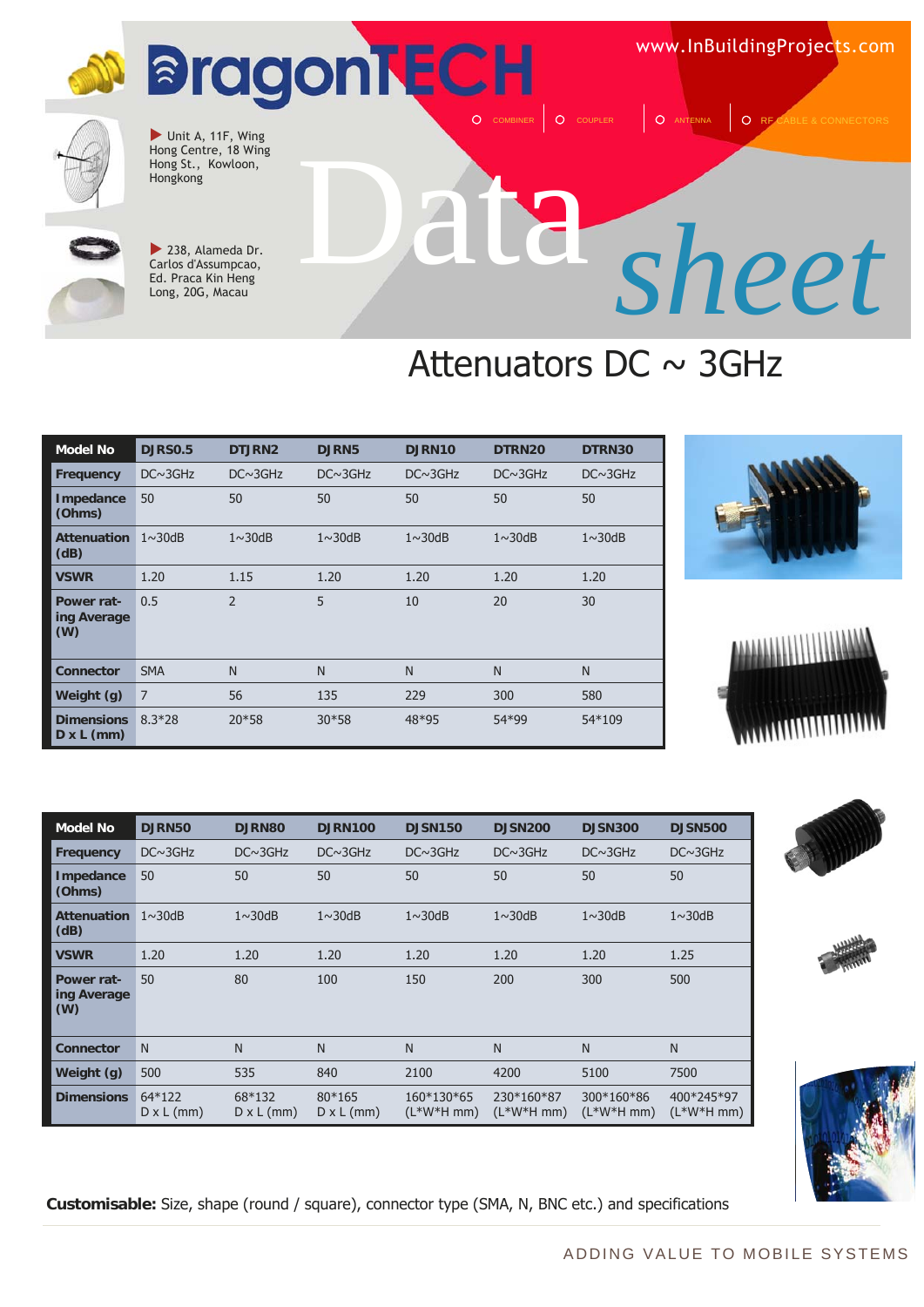## **M** BragonTECH O COUPLER **Q** ANTENNA **Q** RF

www.InBuildingProjects.com



 $\blacktriangleright$  Unit A, 11F, Wing Hong Centre, 18 Wing Hong St., Kowloon,<br>Hongkong



 $\blacktriangleright$  238, Alameda Dr. Carlos d'Assumpcao, Ed. Praca Kin Heng Long, 20G, Macau

# Hongkong Data *sheet*

### Variable Attenuator

| <b>Model No</b>                               | KT02-5/20dB              |
|-----------------------------------------------|--------------------------|
| Frequency                                     | $DC \sim 1$ GHz          |
| Impedance (Ohms)                              | 50                       |
| <b>Attenuation (dB)</b>                       | 0 to 20 ( $\pm$ 0.4)     |
| <b>VSWR</b>                                   | 1.5                      |
| <b>Power rating Average</b><br>(W)            | $\mathcal{P}$            |
| Connector                                     | N female                 |
| <b>Operating temperature</b><br>$(^{\circ}C)$ | $-40$ to $+65$           |
| Dimensions (mm)                               | $37 \times 23 \times 19$ |





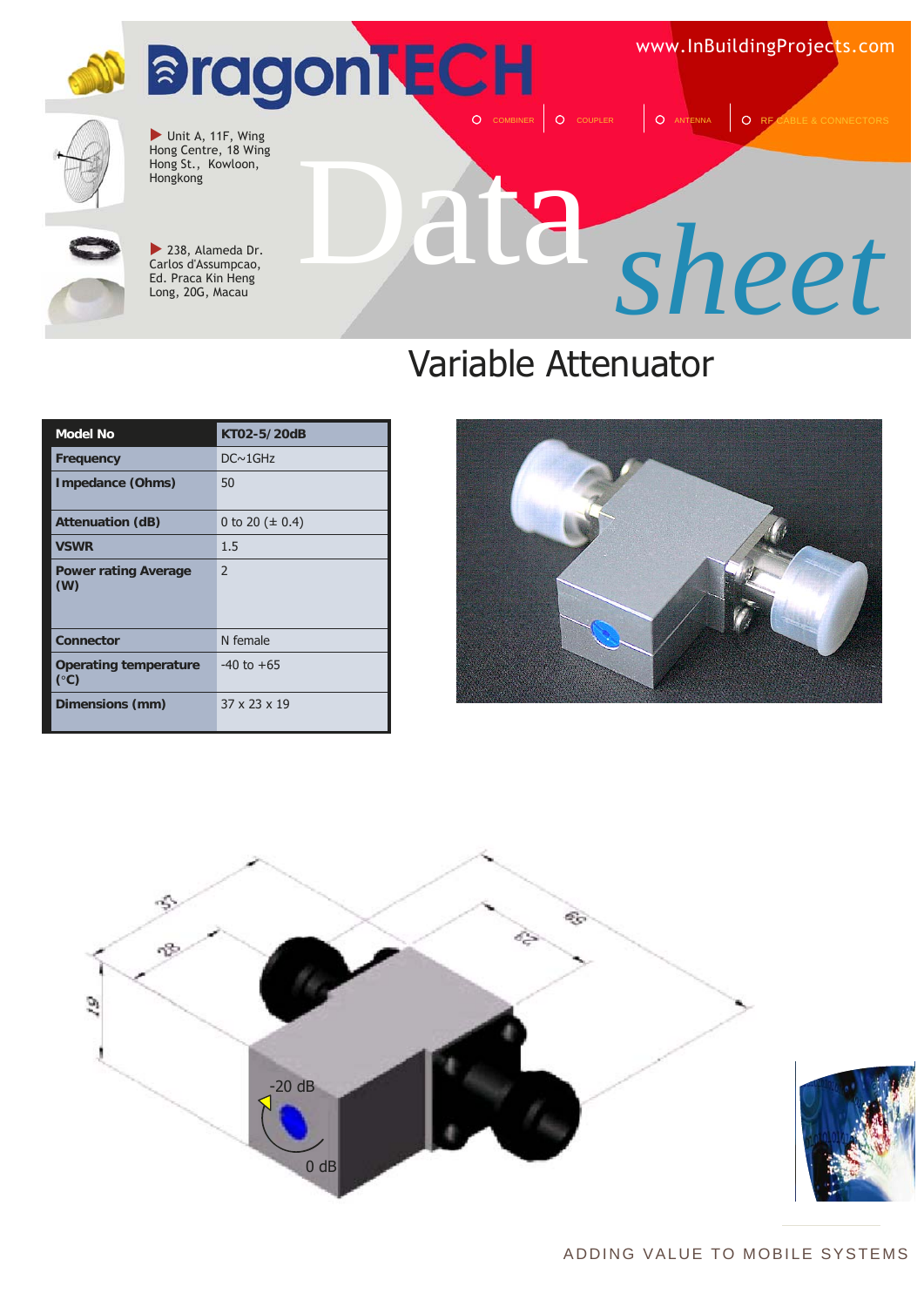# **D BragonTECH**

www.InBuildingProjects.com

O COUPLER **Q** ANTENNA **Q** RE CABLE & CONNE



 $\blacktriangleright$  Unit A, 11F, Wing Hong Centre, 18 Wing Hong St., Kowloon,<br>Hongkong



 $\blacktriangleright$  238, Alameda Dr. Carlos d'Assumpcao, Ed. Praca Kin Heng Long, 20G, Macau

# Hongkong Data *sheet*

## 3dB Hybrid Coupler



| <b>Specifications</b>      | <b>Model</b><br><b>HCSC030825</b> |
|----------------------------|-----------------------------------|
| <b>Frequency (MHz)</b>     | $800 \sim 2500$                   |
| <b>VSWR</b>                | $\leq 1.3$                        |
| <b>Impedance (Ohm)</b>     | 50                                |
| <b>Insertion Loss (dB)</b> | $\leq 3.4$                        |
| <b>Isolation (dB)</b>      | $\geq 20$                         |
| Power (W)                  | 100                               |
| Connector                  | N-KF                              |
| Dimension (mm)             | 118*35*22                         |
| <b>Operating Temp. (C)</b> | $-30\nu85$                        |

#### **Product Benefits**

- Suitable for multi-band range
- N-female connectors standard
- Robust Low Cost Package Design
- High Performance
- Low insertion loss

| <b>Specifications</b>      | <b>Model</b><br><b>HCSC031725</b> |
|----------------------------|-----------------------------------|
| <b>Frequency (MHz)</b>     | $1700 \times 2500$                |
| <b>VSWR</b>                | $\leq 1.3$                        |
| Impedance (Ohm)            | 50                                |
| <b>Insertion Loss (dB)</b> | $\leq 3.4$                        |
| <b>Isolation (dB)</b>      | > 20                              |
| Power (W)                  | 100                               |
| Connector                  | $N-K$                             |
| Dimension (mm)             | 70 x 37 x 18                      |
| <b>Operating Temp. (C)</b> | $-30 \sim 85$                     |

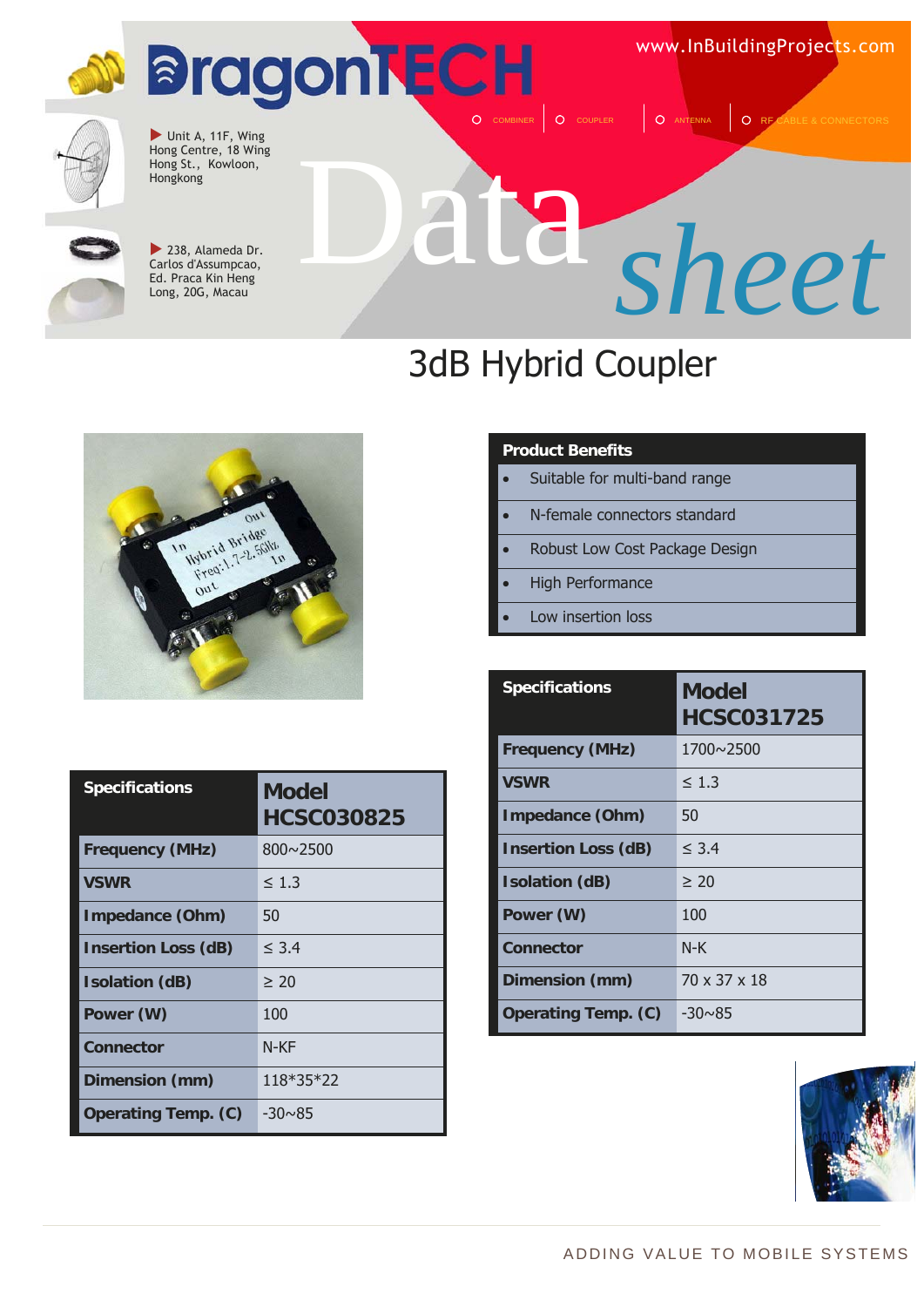# **BragonTECH**

www.InBuildingProjects.com



 $\blacktriangleright$  Unit A, 11F, Wing Hong Centre, 18 Wing Hong St., Kowloon,<br>Hongkong



 $\blacktriangleright$  238, Alameda Dr. Carlos d'Assumpcao, Ed. Praca Kin Heng Long, 20G, Macau

# Hongkong Data *sheet*

O COUPLER | O ANTENNA | O RF CABLE

### Directional Coupler

#### **Product Benefits**

- Suitable for multi-band range
- Various coupling values
- Low loss high directivity
- Low VSWR
- Low cost high performance



| <b>Microstrip</b>      | <b>DTCM0825-5</b> | <b>DTCM0825-6</b> | <b>DTCM0825-7</b> | DTCM0825-10                        | DTCM0825-15 | <b>DTCM0825-20</b> |
|------------------------|-------------------|-------------------|-------------------|------------------------------------|-------------|--------------------|
| Frequency (MHz)        |                   | 800-2500          |                   |                                    |             |                    |
| Coupling (dB)          | 5±0.6             | 6 ± 0.6           | $7 + 0.6$         | 10±1                               | 15±1        | 20±1               |
| Insertion loss (dB)    | $\leq$ 2.00       | $≤1.6$            | $\leq 1.4$        | ≤ $0.8$                            | ≤ $0.5$     | ≤ $0.3$            |
| Directivity (dB) min   |                   |                   |                   | 20                                 |             |                    |
| <b>VSWR max.</b>       |                   | 1.25              |                   |                                    |             |                    |
| Power Rating (W)       | 50                |                   |                   |                                    |             |                    |
| <b>Connector</b>       | N-50KFD           |                   |                   |                                    |             |                    |
| Dimension (mm)         | 84 x 26 x 16      |                   |                   |                                    |             |                    |
| <b>Operating Temp.</b> |                   |                   |                   | $-40^{\circ}$ C ~ +60 $^{\circ}$ C |             |                    |

| <b>Cavity</b>          | <b>DTCC0825-5</b> | <b>DTCC0825-7</b> | <b>DTCC0825-10</b> | DTCC0825-15                       | DTCC0825-20 | <b>DTCC0825-25</b> |
|------------------------|-------------------|-------------------|--------------------|-----------------------------------|-------------|--------------------|
| Frequency (MHz)        |                   |                   |                    | 800-2500                          |             |                    |
| Coupling (dB)          | 5±0.5             | 7±0.5             | $-10±1$            | $-15+1$                           | $-20+1$     | $-25+1$            |
| Insertion loss (dB)    | $\leq$ 2.00       | $≤1.4$            | $≤0.7$             | $≤0.4$                            | $≤0.3$      | $≤0.3$             |
| Directivity (dB) min   |                   | 20                |                    |                                   |             |                    |
| <b>VSWR max.</b>       |                   |                   |                    | 1.2                               |             |                    |
| Power Rating (W)       |                   | 200               |                    |                                   |             |                    |
| Connector              |                   |                   |                    | N-50KFD                           |             |                    |
| Dimension (mm)         |                   |                   |                    | $120 \times 40 \times 16.5$       |             |                    |
| <b>Operating Temp.</b> |                   |                   |                    | $-40^{\circ}$ C ~ $+60^{\circ}$ C |             |                    |

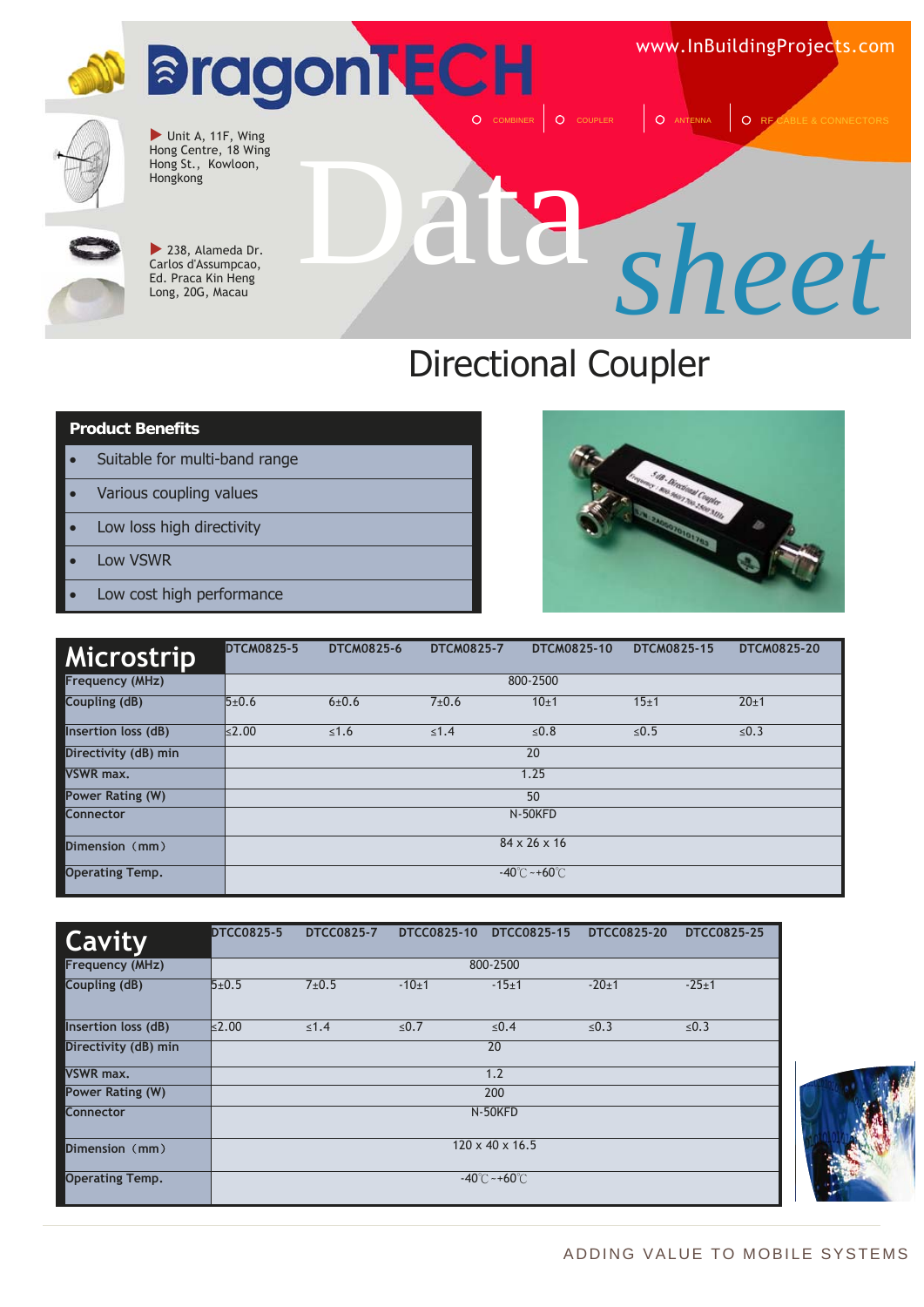

### Splitter / Combiner

| <b>Microstrip</b>                | <b>DTG0825-2</b><br>2way | <b>DTG0825-3</b><br>3way | <b>DTG0825-4</b><br>4way | <b>DTG0825-6</b><br>6way |  |  |
|----------------------------------|--------------------------|--------------------------|--------------------------|--------------------------|--|--|
| Frequency<br>(MHz)               |                          | 800-2500                 |                          |                          |  |  |
| <b>Split Loss</b><br>$(dB)$ max. | 3.4                      | 5.3                      | 6.5                      | 9.0                      |  |  |
| <b>Isolation</b><br>$(dB)$ min.  |                          | 20                       |                          |                          |  |  |
| <b>VSWR</b>                      | 1.25                     |                          |                          |                          |  |  |
| Power (W)                        |                          | 50                       |                          |                          |  |  |
| Tempera-<br>ture $(C)$           |                          | $-40$ to $+60$           |                          |                          |  |  |
| Connector                        | N female                 |                          |                          |                          |  |  |
| <b>Dimension</b><br>(mm)         | 60*38*20                 | 72*72*23                 | 72*72*23                 | 143*113*23               |  |  |







| Cavity                         | <b>DTGQ0825-2</b> | DTGQ0825-3 DTGQ0825-4 |     |
|--------------------------------|-------------------|-----------------------|-----|
| Frequency<br>(MHz)             |                   | 800-2500              |     |
| <b>Split Loss</b><br>(dB) max. | 3.4               | 5.3                   | 6.3 |
| <b>VSWR</b>                    |                   | 1.2                   |     |
| Power (W)                      |                   | 200                   |     |
| Tempera-<br>ture $(C)$         |                   | $-40$ to $+60$        |     |
| Connector                      |                   | N-50KFD               |     |

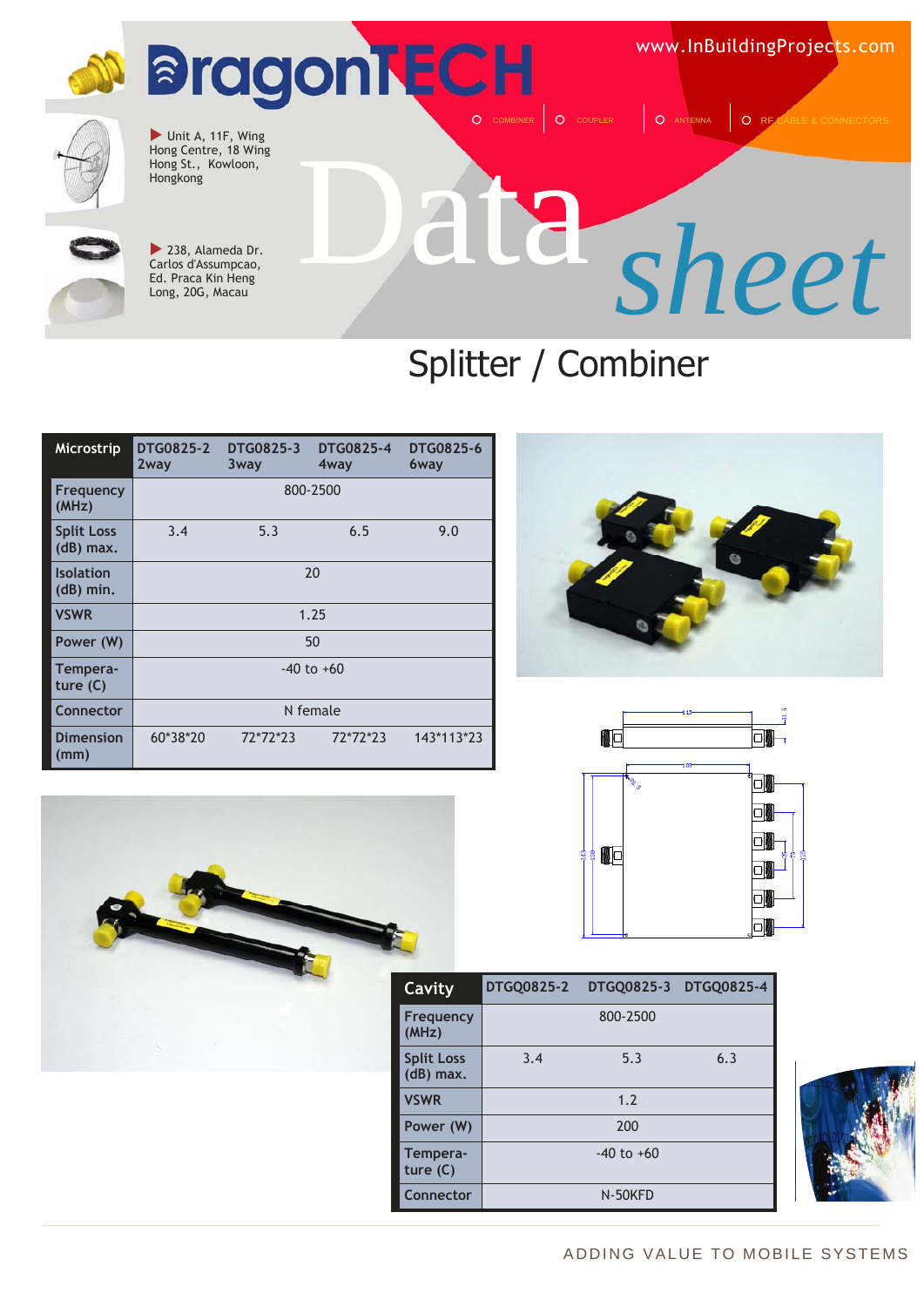

#### Duplexer Series

| <b>SPECIFICATION</b>              |                          |                    |                    |                        |                        |
|-----------------------------------|--------------------------|--------------------|--------------------|------------------------|------------------------|
| Model                             | <b>DKDTETRA</b>          | <b>DKDCDMA</b>     | <b>DKDGSM</b>      | <b>DKDDCS</b>          | <b>DKDWCDMA</b>        |
| System                            | Tetra                    | <b>CDMA</b>        | <b>GSM</b>         | <b>DCS</b>             | <b>WCDMA</b>           |
| Frequency<br>(MHz)                | 806-824 ul<br>851-869 dl | 824-849<br>869-894 | 880-915<br>925-960 | 1710-1785<br>1805-1880 | 1920-1980<br>2110-2170 |
| Isolation (dB<br>min)             | 90                       | 90                 | 90                 | 90                     | 90                     |
| <b>Insertion Loss</b><br>(dB max) | 1.3                      | 1.3                | 1.3                | 1.3                    | 1.3                    |
| <b>VSWR</b>                       | 1.2                      | 1.2                | 1.2                | 1.2                    | 1.2                    |
| Power (W max)                     | 100                      | 100                | 100                | 100                    | 100                    |
| Temperature<br>(degree C)         | $-20$ to $+60$           | $-20$ to $+60$     | $-20$ to $+60$     | $-20$ to $+60$         | $-20$ to $+60$         |
| Connector                         |                          |                    | N female           |                        |                        |
| Dimension<br>(mm)                 | 118x90x40                | 118x90x40          | 118x90x40          | 118x90x40              | 144x53x33              |



Customizable to Customer Needs:

- N female or SMA connector
- Frequency Range
- Loss / VSWR

- 400 MHz Radio
- 800 MHz Tetra
- CDMA 1x
- CDMA 2000 evdo

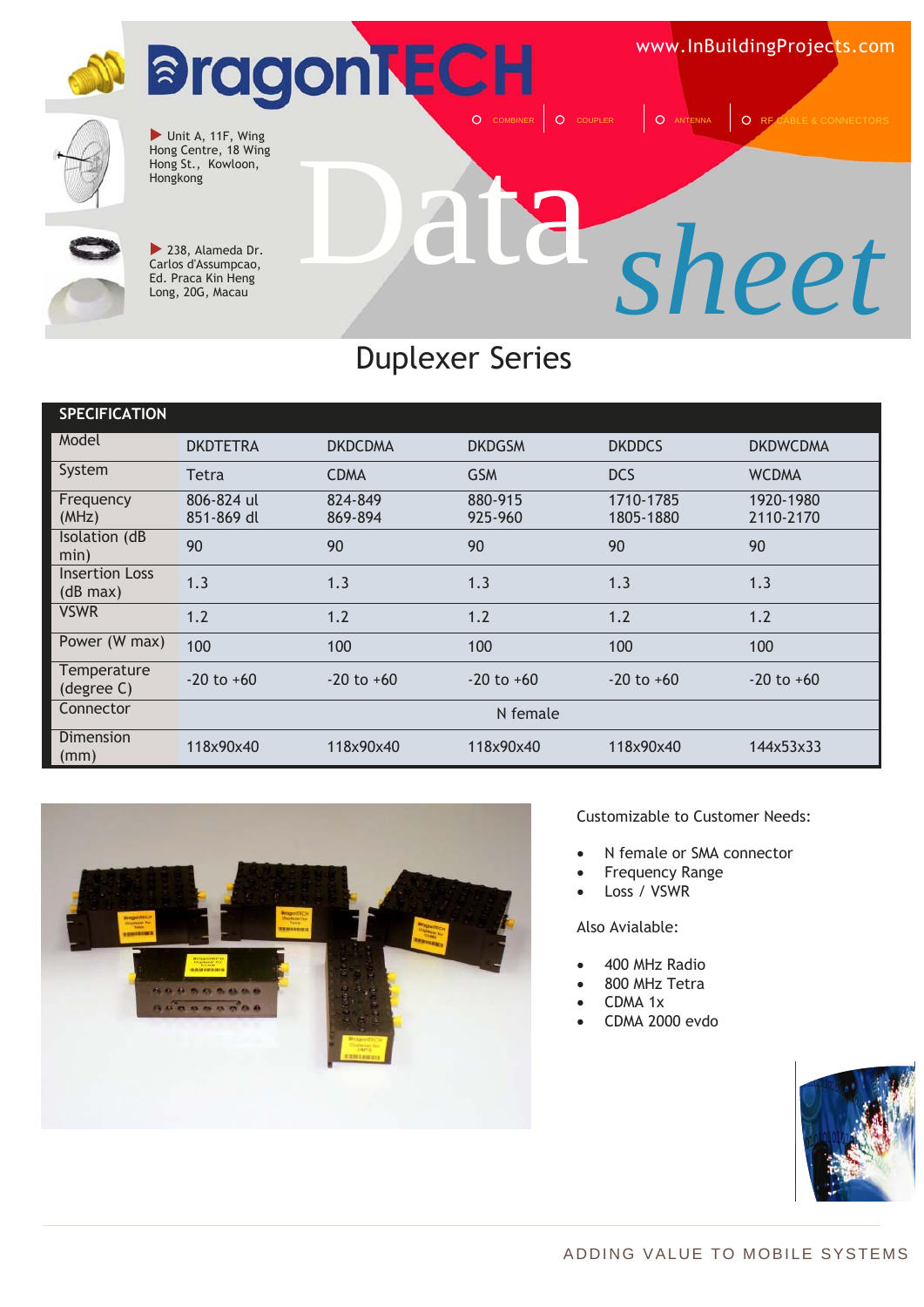

#### WLAN GSM/UMTS Combiner HM-CG160D3G460 /WL100A1

| <b>Specifications</b>          | CDMA&GSM/DCS&3G/WLAN            |                           |  |  |
|--------------------------------|---------------------------------|---------------------------|--|--|
| <b>Model</b>                   | HM-CG160D3G460 / WL100A1        |                           |  |  |
| Port                           | CDMA &GSM/DCS&3G<br><b>WLAN</b> |                           |  |  |
| <b>Frequency Range(MHz)</b>    | 800~960/1710~2170               | 2400~2500                 |  |  |
| <b>VSWR</b>                    | $\leq 1.3$                      |                           |  |  |
| Insertion Loss (dB)            | $≤0.6$                          | $≤0.6$                    |  |  |
| Passband Ripple (dB)           | $\leq 0.5$                      | $\leq 0.5$                |  |  |
| <b>Stopband Rejection (dB)</b> | ≥60@2400~2500MHz                | ≥60@800~960/1710~2170 MHz |  |  |
| $Intermod$ $(dBc)$             |                                 | $\le$ -140                |  |  |
| Max. Power(w)                  |                                 | 200                       |  |  |
| Impedance $(\Omega)$           | 50                              |                           |  |  |
| Temperature Range (°C)         |                                 | $-30-65$                  |  |  |
| <b>Connector type</b>          |                                 | $N-K$                     |  |  |

#### **Features :**

2-way and 3 way **Top Quality** Combiners Any Combinaion



Customizable to Customer Needs:

- N female or SMA connector
- Frequency Range
- Loss / VSWR

- 400 MHz Radio
- 800 MHz Tetra
- CDMA 1x
- CDMA 2000 evdo
- PHS / 3G
- DCS

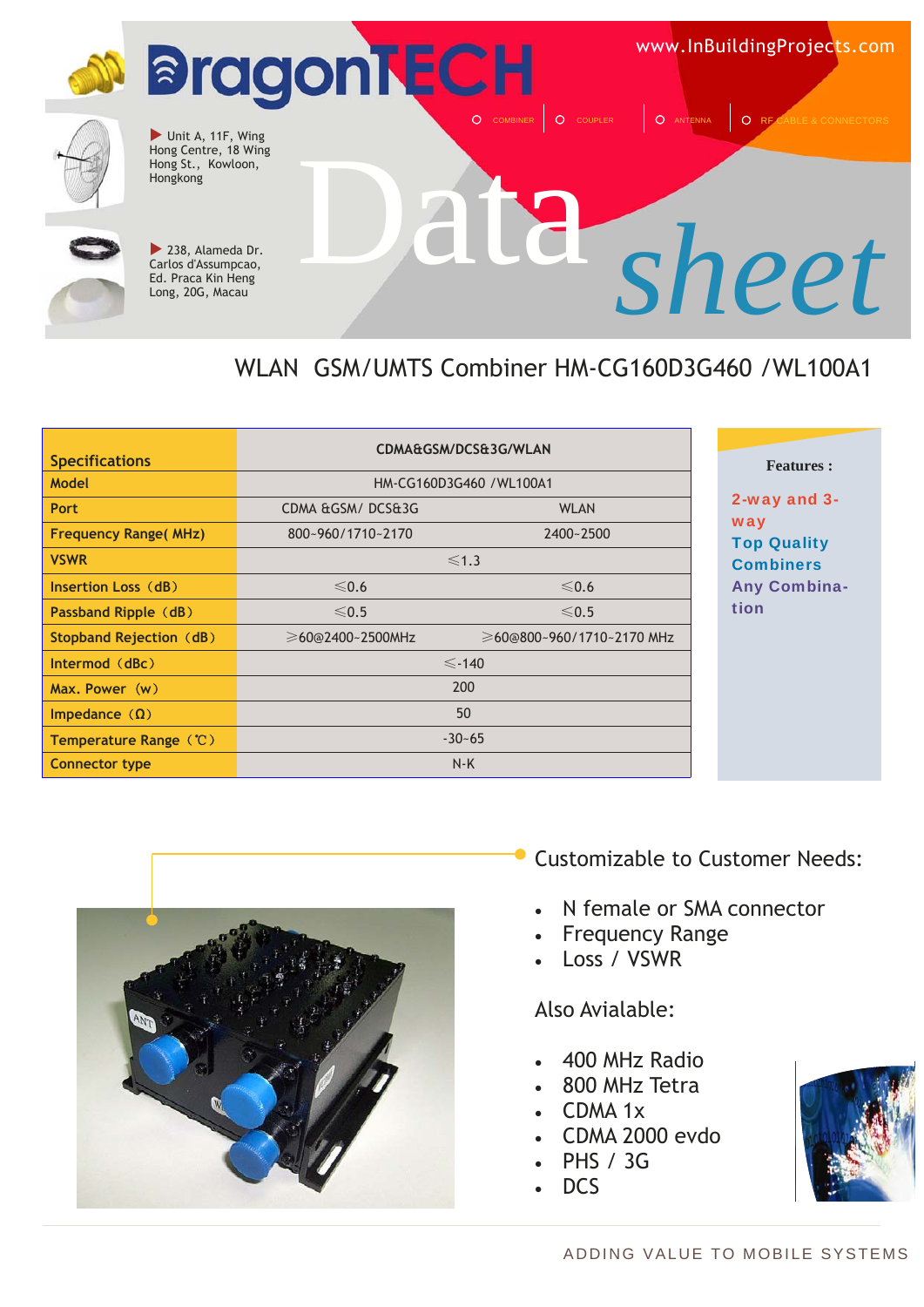

#### Triplexer - GSM 900 / GSM 1800 /UMTS 2100

| <b>Specifications</b>                      |            | GSM 900 / DCS1800 / WCDMA |              |          |
|--------------------------------------------|------------|---------------------------|--------------|----------|
| <b>Model</b>                               |            | HM-G80/D170/ /WC250A1     |              |          |
| <b>Port</b>                                | <b>GSM</b> | <b>DCS</b>                | <b>WCDMA</b> | $2-y$    |
| <b>Frequency Range</b><br>(MHz)            | 880 - 960  | 1710 - 1880               | 1920 - 2170  | wa       |
| <b>VSWR</b>                                |            | $\leq 1.3$                |              | To       |
| <b>Insertion Loss</b><br>(dB)              | $≤0.8$     | $≤0.8$                    | $≤0.8$       | Co<br>An |
| <b>Passband Ripple</b><br>(dB)             | $\leq 0.4$ | $\leq 0.4$                | $\leq 0.4$   | tio      |
| <b>Stopband Rejec-</b><br>tion (dB)        |            | $\geq 80$                 |              |          |
| Max. Power(w)                              |            | 100                       |              |          |
| Impedance $(\Omega)$                       |            | 50                        |              |          |
| Dimension (mm)                             |            | 155 x 145 x 56            |              |          |
| <b>Temperature</b><br>Range $(\mathbb{C})$ |            | $-20 - 60$                |              |          |
| <b>Connector type</b>                      |            | N Female                  |              |          |

#### **Combiner Series Features :**

vay and 3way p Quality mbiners v Combination



- N female or SMA connector
- Frequency Range
- Loss / VSWR

- 400 MHz Radio
- 800 MHz Tetra
- CDMA 1x
- CDMA 2000 evdo



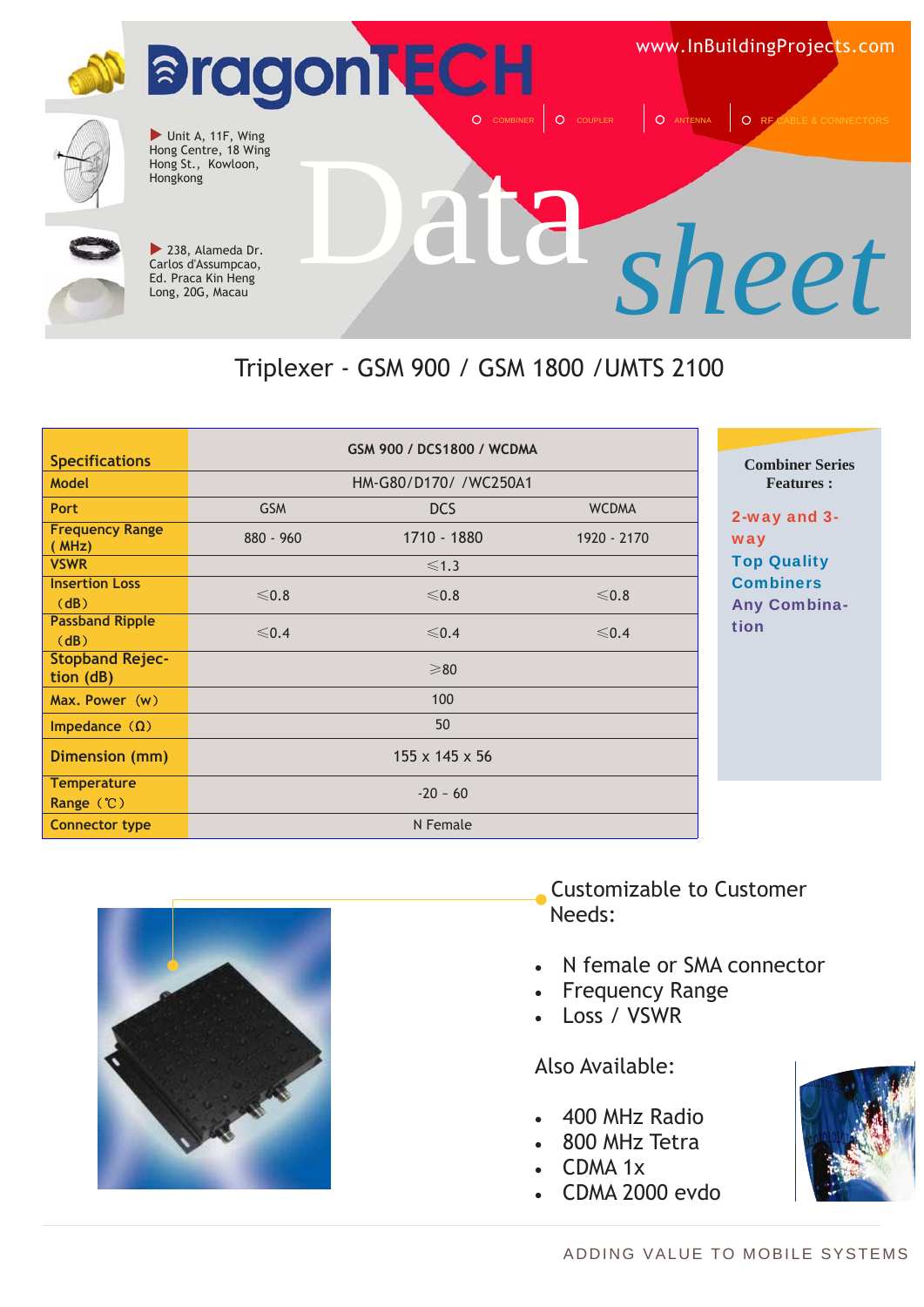

#### Diplexer GSM 900 & 1800 / UMTS

| <b>Specifications</b>          | <b>GSM&amp; DCS/WCDMA</b>  |              | <b>Combiner Series</b>                  |
|--------------------------------|----------------------------|--------------|-----------------------------------------|
| Model                          | HM-G70&D170/ /WC250A1      |              | <b>Features:</b>                        |
| <b>Port</b>                    | GSM & DCS                  | <b>WCDMA</b> | 2-way and 3-                            |
| <b>Frequency Range(MHz)</b>    | 890-960 & 1710 - 1880      | 1920 - 2170  | way                                     |
| <b>VSWR</b>                    | $\leq 1.3$                 |              | <b>Top Quality</b>                      |
| Insertion Loss (dB)            | $≤0.8$                     | $≤0.8$       | <b>Combiners</b><br><b>Any Combina-</b> |
| Passband Ripple (dB)           | $\leqslant$ 0.6            | $\leq 0.6$   | tion                                    |
| <b>Stopband Rejection (dB)</b> | $\geq 80$                  |              |                                         |
| Max. Power $(w)$               | 100                        |              |                                         |
| Impedance $(\Omega)$           | 50                         |              |                                         |
| Dimension (mm)                 | $155 \times 145 \times 56$ |              |                                         |
| Temperature Range (°C)         | $-30 - 65$                 |              |                                         |
| <b>Connector type</b>          | N Female                   |              |                                         |



- N female or SMA connector
- Frequency Range
- Loss / VSWR

- 400 MHz Radio
- 800 MHz Tetra
- CDMA 1x
- CDMA 2000 evdo



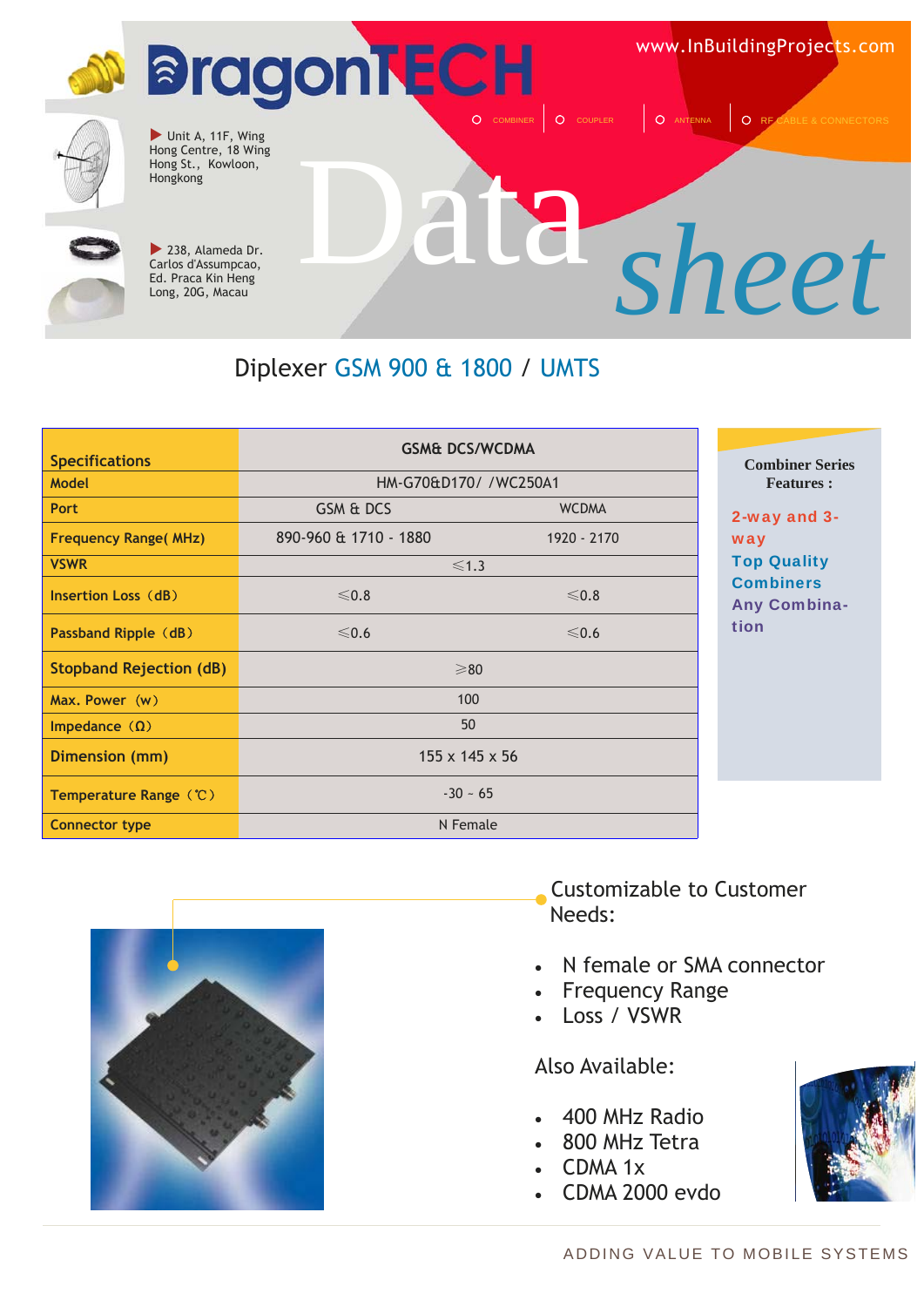

#### Combiner iDEN 800 & GSM 900 / 1800

| <b>Specifications</b>          | iDEN 800 & GSM 900 / 1800  |             | <b>Combiner Series</b>                  |
|--------------------------------|----------------------------|-------------|-----------------------------------------|
| <b>Model</b>                   | COM08-0918                 |             | <b>Features:</b>                        |
| <b>Port</b>                    | GSM & DCS                  | <b>iDEN</b> | 2-way and 3-                            |
| <b>Frequency Range(MHz)</b>    | 890-960 & 1710 - 1880      | 800-870     | way                                     |
| <b>VSWR</b>                    | $\leq 1.3$                 |             | <b>Top Quality</b>                      |
| Insertion Loss (dB)            | $≤0.8$                     | $≤0.8$      | <b>Combiners</b><br><b>Any Combina-</b> |
| Passband Ripple (dB)           | $\leq 0.6$                 | $\leq 0.6$  | tion                                    |
| <b>Stopband Rejection (dB)</b> | $\geq 80$                  |             |                                         |
| Max. Power (w)                 | 100                        |             |                                         |
| Impedance $(\Omega)$           | 50                         |             |                                         |
| Dimension (mm)                 | $123 \times 147 \times 66$ |             |                                         |
| Temperature Range (°C)         | $-30 - 65$                 |             |                                         |
| <b>Connector type</b>          | N Female                   |             |                                         |



#### Customizable to Customer Needs:

- N female or SMA connector
- Frequency Range
- Loss / VSWR

- 400 MHz Radio
- 800 MHz Tetra
- CDMA 1x
- CDMA 2000 evdo

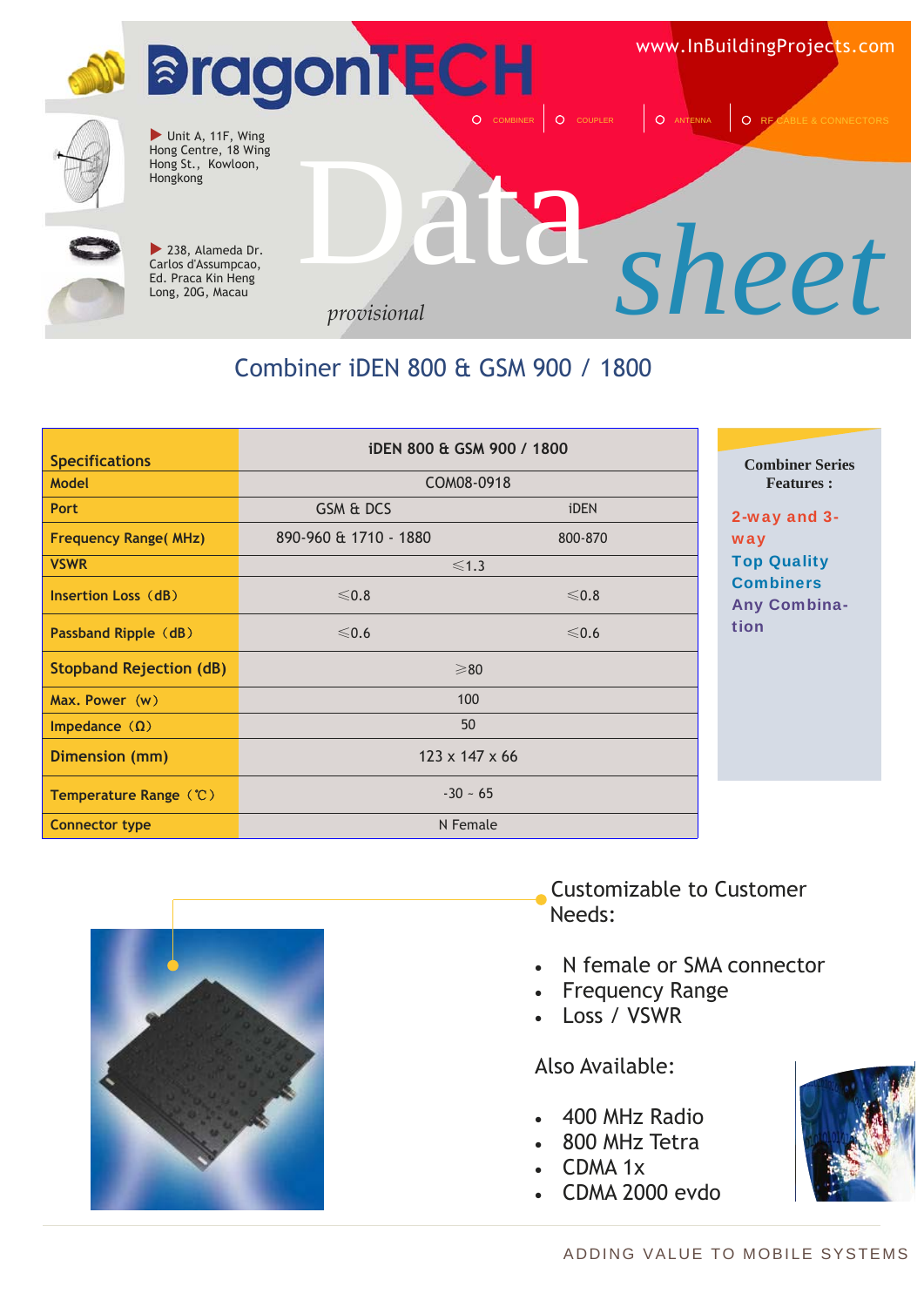

#### Diplexer GSM / UMTS

| <b>Specifications</b>          |                           | <b>GSM/WCDMA</b> |  |
|--------------------------------|---------------------------|------------------|--|
| <b>Model</b>                   | HM-CG80/W250A1            |                  |  |
| <b>Port</b>                    | <b>GSM</b>                | <b>WCDMA</b>     |  |
| <b>Frequency Range(MHz)</b>    | 880-960                   | 1920 - 2170      |  |
| <b>VSWR</b>                    |                           | $\leq 1.2$       |  |
| Insertion Loss (dB)            | $\leq 0.3$                | $\leq 0.3$       |  |
| Passband Ripple (dB)           | $\leq 0.1$                | $≤ 0.1$          |  |
| <b>Stopband Rejection (dB)</b> | ≥90dB@WCDMA               | $\geq$ 90dB@GSM  |  |
| Max. Power $(w)$               | 200                       |                  |  |
| Impedance $(\Omega)$           | 50                        |                  |  |
| Dimension (mm)                 | $158 \times 82 \times 42$ |                  |  |
| Temp. Range $(C)$              | $-20$ to $+60$            |                  |  |
| <b>Connector type</b>          | N Female                  |                  |  |

#### **Combiner Series Features :**

2-way and 3 way Top Quality **Combiners** Any Combination



#### Customizable to Customer Needs:

- N female or SMA connector
- Frequency Range
- Loss / VSWR

- 400 MHz Radio
- 800 MHz Tetra
- CDMA 1x
- CDMA 2000 evdo

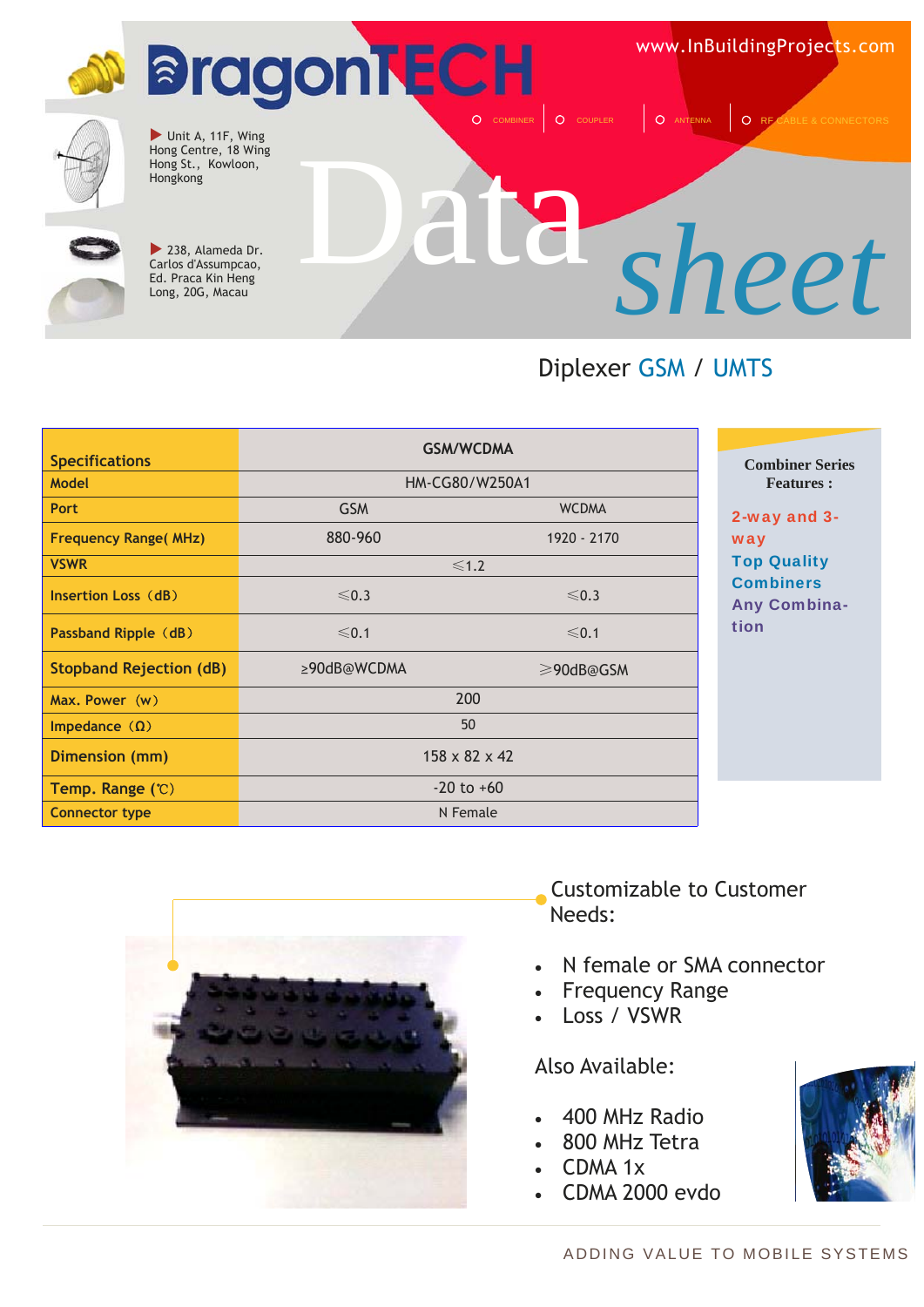

#### WLAN GSM & UMTS Combiner HM-C250/G70/W100

|                                     |                | <b>GSM UMTS WLAN</b> |                |                                        |
|-------------------------------------|----------------|----------------------|----------------|----------------------------------------|
| <b>Specifications</b>               |                |                      |                | <b>Features:</b>                       |
| Model                               |                | HM-C250/G70/W100     |                |                                        |
| <b>Port</b>                         | <b>GSM</b>     | <b>UMTS</b>          | <b>WLAN</b>    | 2-way or 3-way                         |
| <b>Frequency Range</b><br>(MHz)     | 800~960        | 1920-2170            | 2400~2500      | <b>Top Quality</b><br><b>Combiners</b> |
| <b>VSWR</b>                         |                | $\leq 1.3$           |                | <b>Any Combina-</b>                    |
| <b>Insertion Loss</b><br>(dB)       | $\leq 0.7$     | $\leq 0.7$           | $\leq 0.7$     | tion<br><b>Coaxial Cavity</b>          |
| <b>Passband Ripple</b><br>(dB)      | $\leq 0.5$     | $\leq 0.5$           | $\leq 0.5$     | <b>Structure</b>                       |
| <b>Stopband Rejec-</b><br>tion (dB) | $\geqslant$ 90 | $\geqslant$ 90       | $\geqslant$ 90 | <b>Reliable</b><br><b>High Power</b>   |
| Intermod $(dBc)$                    |                | $\le$ -140           |                | <b>Rating</b>                          |
| Max. Power (w)                      |                | 100                  |                |                                        |
| Impedance $(\Omega)$                |                | 50                   |                |                                        |
| <b>Temperature</b><br>Range $(C)$   |                | $-30-65$             |                |                                        |
| <b>Connector type</b>               |                | N-K                  |                |                                        |



Customizable to Customer Needs:

- N female or SMA connector
- Frequency Range
- Loss / VSWR

- 400 MHz Radio
- 800 MHz Tetra
- CDMA 1x
- CDMA 2000 evdo
- PHS / 3G
- DCS

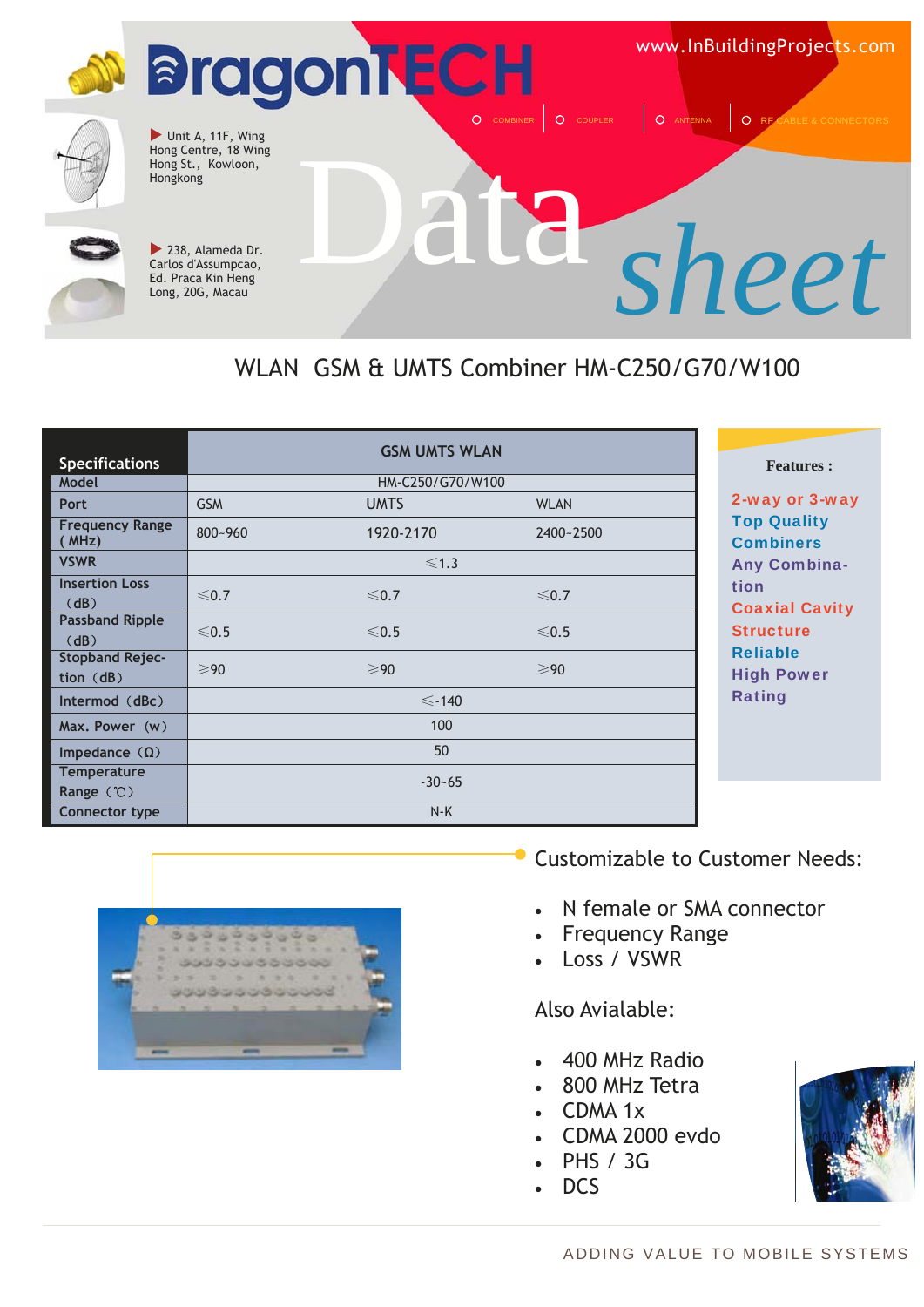

#### iDEN & UMTS Combiner 400 / 2100MHz

| <b>Specifications</b>           |                | <b><i>iDEN &amp; UMTS</i></b> |
|---------------------------------|----------------|-------------------------------|
| Model                           |                | DTJCB0421-18-NA               |
| Port                            | iDEN           | <b>UMTS</b>                   |
| <b>Frequency Range(MHz)</b>     | 400-1000       | 1920-2170                     |
| <b>VSWR</b>                     |                | $\leq 1.3$                    |
| Insertion Loss (dB)             | $\leq 0.4$     | ≤ 0.4                         |
| Passband Ripple (dB)            | $\leq 0.2$     | $\leq 0.2$                    |
| <b>Isolation (dB)</b>           | $\geqslant$ 50 | $\geqslant$ 50                |
| Max. Power (w)                  |                | 10                            |
| Impedance $(\Omega)$            | 50             |                               |
| <b>Temperature Range</b><br>(C) | $-30$ to $+55$ |                               |
| Connector type                  | $N-K$          |                               |
| Dimension (mm)                  | 174*77*25      |                               |

#### **Features :**

2-way or 3-way Top Quality **Combiners** Any Combination Coaxial Cavity **Structure** Reliable High Power Rating



#### Customizable to Customer Needs:

- N female or SMA connector
- **Frequency Range**
- Loss / VSWR

- 400 MHz Radio
- 800 MHz Tetra
- CDMA 1x
- CDMA 2000 evdo
- PHS / 3G
- DCS